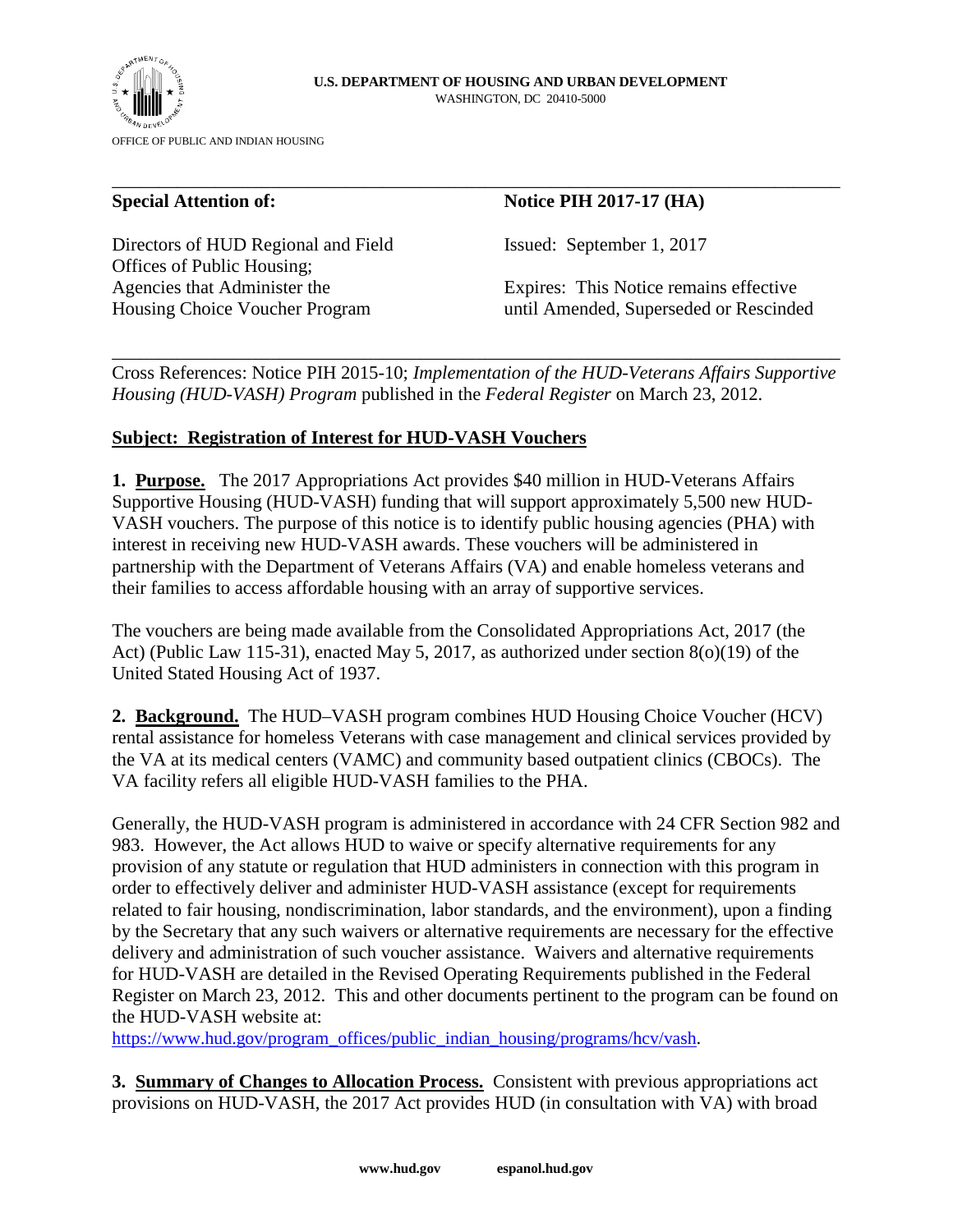authority to allocate HUD-VASH vouchers based on need. In previous years, HUD has awarded tenant-based vouchers (TBV) by assessing local need and inviting PHAs to apply. Project-based vouchers (PBV) have previously been awarded though a competitive process.

This year HUD seeks to award tenant-based HUD-VASH to self-identified, interested PHAs based on local need. Awards will follow a two-step process: 1) PHAs will respond to this Notice with an email and a VA Letter of Support (Registration of Interest), 2) Based on a need formula, registered PHAs that are selected will receive an invitation to apply for a specific number of HUD-VASH vouchers. **This means that PHAs must respond to this Notice to be considered for a HUD-VASH award.**

All HUD-VASH awards can be converted to PBV at any time after award without notice to HUD, consistent with FR-5976-N-03 (HOTMA).

Please carefully review the Notice in its entirely for Registration of Interest requirements.

**4. Amount Available.** The 2017 Appropriations Act provides \$40 million in HUD-Veterans Affairs Supportive Housing (HUD-VASH) funding that will support approximately 5,500 new HUD-VASH vouchers.

**5. Eligible Applicants.** Any PHA currently administering a HCV program is eligible to submit a Registration of Interest (i.e., email and Letter of Support). This includes PHAs that do not currently administer the HUD-VASH program. \*Tribes/TDHEs are not eligible to submit a Registration of Interest under this Notice.

**6. Registration of Interest Requirements.** PHAs must consult with their partnering VA facility to discuss their intentions of submitting a Registration of Interest and request the required Letter of Support for HUD-VASH vouchers under this Notice.

PHAs will send an email to VASH2017@hud.gov identifying that they are interested in receiving HUD-VASH vouchers. The subject line of the email should be "Registration of Interest" and include the PHA code (i.e. AL001). The body of the email must identify which VAMC or CBOC the PHA will be partnering with. PHAs must also attach a signed letter of support from their partnering VA facility. The Letter of Support may be signed by the Director of the VA Medical Center or Veterans Integrated Service Network (VISN).

A separate email must be sent for each PHA-VAMC or CBOC partnership; i.e. *if a PHA partners with more than one VA facility, the PHA must submit a separate email with the signed letter of support for each VA facility it wishes to partner with for these vouchers*. *Emails submitted without a signed letter of support from a VA Facility are not curable and will not be considered for an award.* 

**7. Registration of Interest Due Date.** Registration of Interest must be transmitted no later than midnight in the time zone of the PHA on **October 31, 2017**. A letter of support from the partnering VA facility must accompany each email. *Emails without a corresponding letter of support will not be considered for an award. A Registration of Interest that is not received on*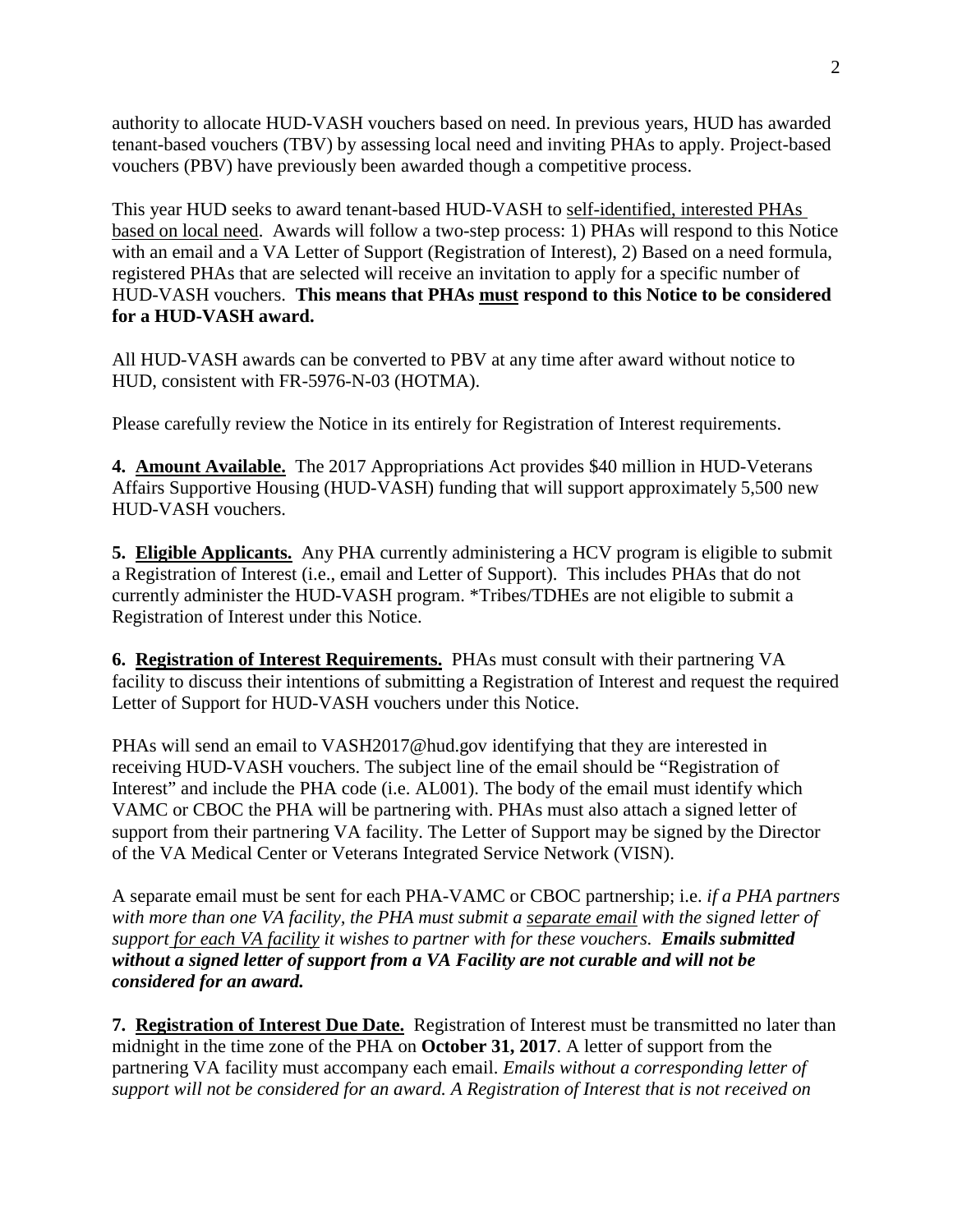All letters must be submitted electronically to VASH2017@hud.gov. Faxes and hard copy submissions will not be accepted.

**8. Invitation of PHAs.** Selected PHAs will receive an invitation via email to apply for a specific number of HUD-VASH vouchers. This number is the maximum number of vouchers being offered. PHAs may choose to apply for fewer vouchers. Additional instructions will be included in the invitation letter.

HUD may award any remaining funds via invitation to additional PHAs at any time based on availability and need.

**9. Selection of PHAs.** The Act requires HUD-VASH vouchers to be allocated based on geographic need and PHA administrative performance. The geographic need will be determined using Continuum of Care (CoC) and local VA Medical Center data. The PHA's administrative performance will be assessed by the HUD Field Office and will consider areas such as any major unresolved program management findings from an Inspector General audit, HUD management review, or Independent Public Accountant (IPA) audit for the PHA's HCV program or other significant program compliance programs that were not resolved or in the process of being resolved prior to invitation. Major program management findings or significant program compliance problems are those that inhibit the capacity of the PHA to effectively administer the HUD-VASH program. In addition, the PHA must not be involved in litigation that HUD determines that may seriously impede the ability of the PHA to administer the HUD-VASH program.

Additionally, all outstanding civil right matters must be resolved *prior to the invitation to apply for HUD-VASH vouchers*. PHAs with unresolved civil right matters will not receive an invitation to apply for HUD-VASH vouchers, and will not be considered for an award.

Applicants having any of the charges, cause determinations, lawsuits, or letters of findings referenced in subparagraphs  $(1) - (5)$  that have not been resolved to HUD's satisfaction prior to the invitation to apply are ineligible for funding. Such matters include:

(1) Charges from HUD concerning a systemic violation of the Fair Housing Act or receipt of a cause determination from a substantially equivalent state or local fair housing agency concerning a systemic violation of a substantially equivalent state or local fair housing law proscribing discrimination because of race, color, religion, sex, national origin, disability or familial status; (2) Status as a defendant in a Fair Housing Act lawsuit filed by the Department of Justice alleging a pattern or practice of discrimination or denial of rights to a group of persons raising an issue of general public importance under 42 U.S.C. 3614(a);

(3) Status as a defendant in any other lawsuit filed or joined by the Department of Justice, or in which the Department of Justice has intervened, or filed an amicus brief or statement of interest, alleging a pattern or practice or systemic violation of Title VI of the Civil Rights Act of 1964, Section 504 of the Rehabilitation Act of 1973, Section 109 of the Housing and Community Development Act of 1974, the Americans with Disabilities Act or a claim under the False Claims Act related to fair housing, non-discrimination, or civil rights generally including an alleged failure to affirmatively further fair housing;